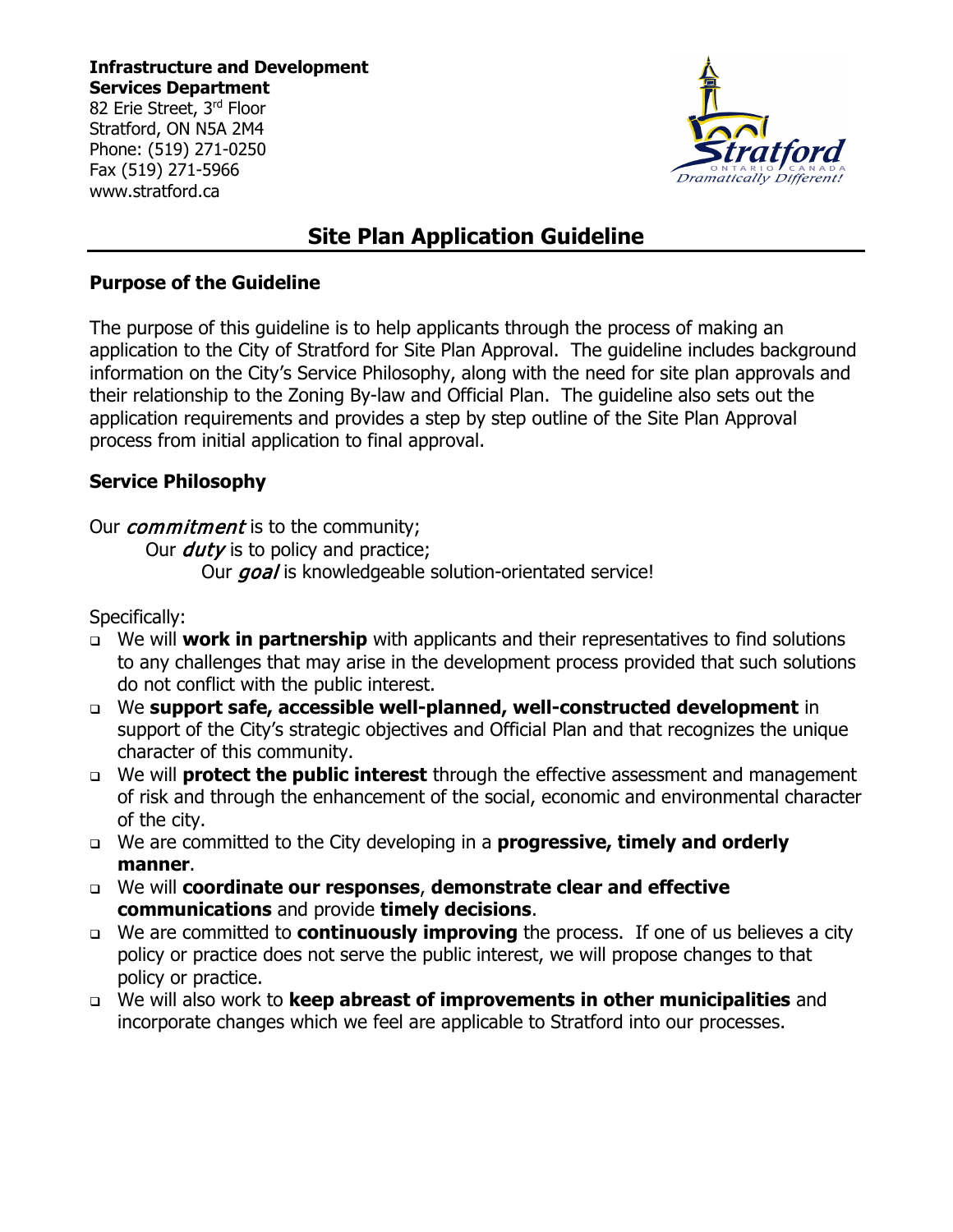### **Getting site plan approval for your project**

Site Plans and Site Plan Agreements are designed to protect the interests of all parties: the public, the city and the builder. The Site Plan Approval process promotes functional and attractive development, while minimizing adverse impacts on the surrounding land uses.

### **What is a Site Plan?**

A Site Plan is a drawing, or set of drawings, illustrating the physical arrangement of property improvements such as buildings, driveways, parking areas, pedestrian sidewalks, landscaping, fences, light fixtures, grading, drains and municipal services.

### **What is Site Plan Approval?**

Site Plan Approval and the registering of a Site Plan Agreement is completed prior to the issuance of a building permit. It is an interactive process involving both the property owner and City staff to match the property owner's requirements with both the unique characteristics of each property and municipal development standards.

#### **What types of development require Site Plan Approval?**

In Stratford, all commercial, institutional, industrial and residential developments (except for single, semi-detached, duplex and triplex dwelling units) are subject to site plan approval, along with commercial parking lots. Additions or building use changes that substantially increase or change the usability of the building are also subject to site plan approval if they are for commercial, institutional or industrial uses. Additions to apartments or group townhouses that result in additional dwelling units are also subject to site plan approval.

### **Who completes a Site Plan Approval?**

A multi-disciplinary Site Plan Review Committee, made up of city staff works through the site plan approval process with the applicant. Final approval of the Site Plan Agreement may require a City Council resolution. The City of Stratford Site Plan Review Committee is made up of members from the following departments:

- Development Services Department Festival Hydro
- Engineering & Public Works Department Community Services Department
- Economic Development Department Fire Department
- 
- 
- 

#### **What does the Site Plan Review Committee do?**

This group encourages an integrated approach to site planning undertaken in the early stages of design. The Site Plan Review Committee represents the public interest with both functional and aesthetic concerns respecting matters such as traffic circulation, public safety, night lighting, pedestrian walkways, municipal services, drainage, flood protection,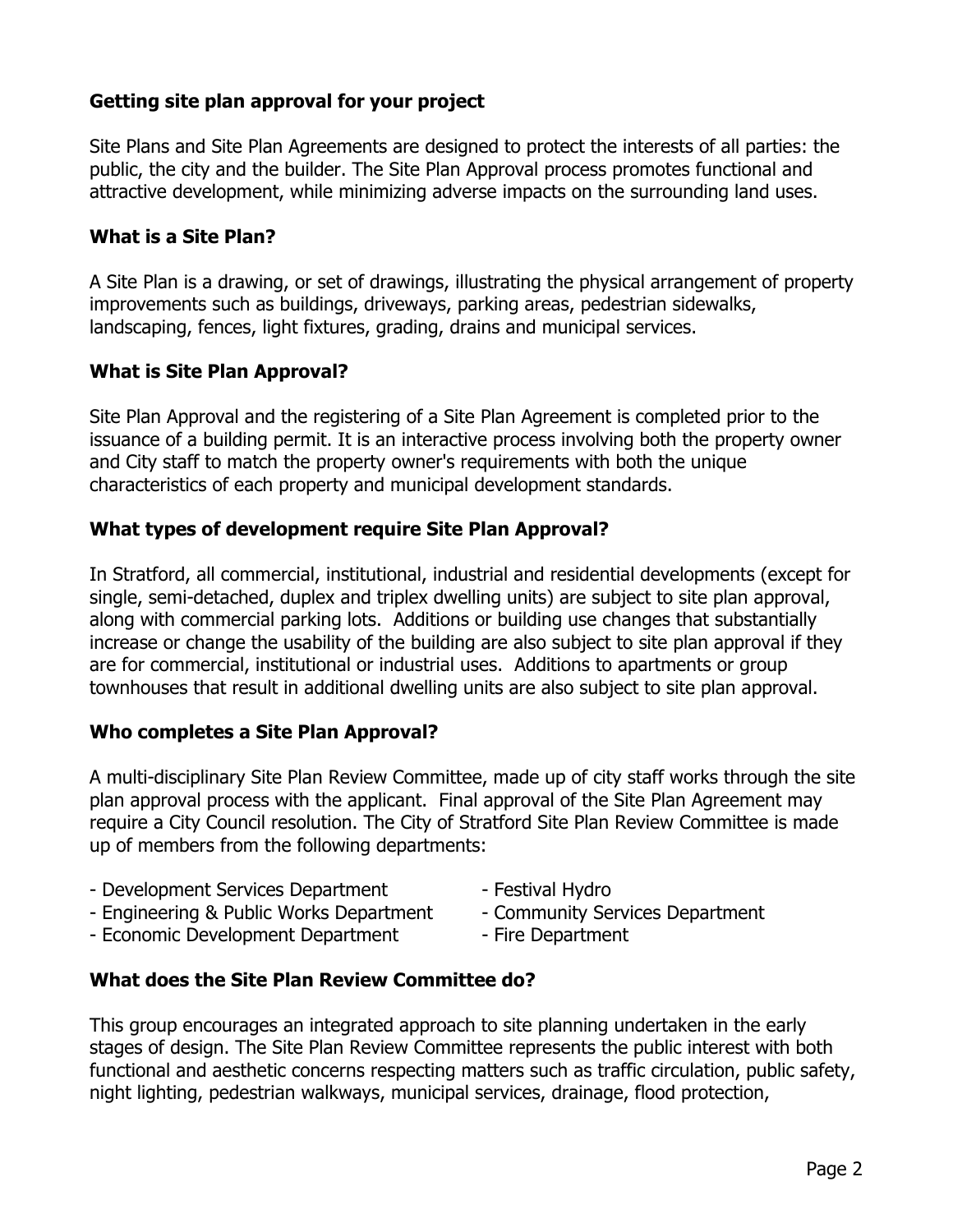environmental quality, waste management, noise abatement, privacy screening and landscape design. The Site Plan Review Committee contributes to the project by:

- identifying issues influencing design decisions at an early stage of the design,
- ensuring zoning by-law conformity,
- helping property owners identify the physical opportunities and constraints of their property,
- providing guidance in the most efficient use of the property to meet the functional needs of the owner,
- ensuring future compatibility of the development within the context of the neighbouring properties,
- coordinating the requirements of other agencies and departments that have jurisdiction, and;
- providing a forum for sharing information and negotiating a "win/win" resolution of site planning issues.

## **What are types of drawings and reports are required for the Site Plan Application?**

All plans and drawings submitted in accordance with a site plan agreement application shall be prepared by a registered professional architect or professional engineer and, where appropriate, an Ontario Land Surveyor. Further information concerning drawing requirements is listed in the Site Plan Application Form.

A Record of Site Condition (RSC) may be required prior to site plan approval in accordance with Section 3.5 of the City of Stratford Official Plan.

The scale of the development may require that various studies be submitted with the application to allow for the evaluation of the proposed development. These studies may include but are not limited to:

- Servicing Studies - Noise and Vibration Studies - Traffic Impact Studies - Planning Impact Studies - Record of Site Condition (RSC)

Contact the Development Services Division prior to submitting your application to determine if additional studies will be required.

## **What are the steps for Site Plan Approval in Stratford?**

- Step 1 **Pre-consult with members of the Site Plan Review Committee**: Staff are available to explain the process, indicate the feasibility of the proposed development and may be able to point out any special considerations for the property. Preliminary or conceptual Site Plan drawings should also be reviewed at this point in order to identify potential problems early in the process
- Step 2 **Complete and submit the Site Plan Application and Site Plan Application Fee**: The required drawings as listed in the Site Plan Application will be required at this point for circulation to the Site Plan Review Committee members.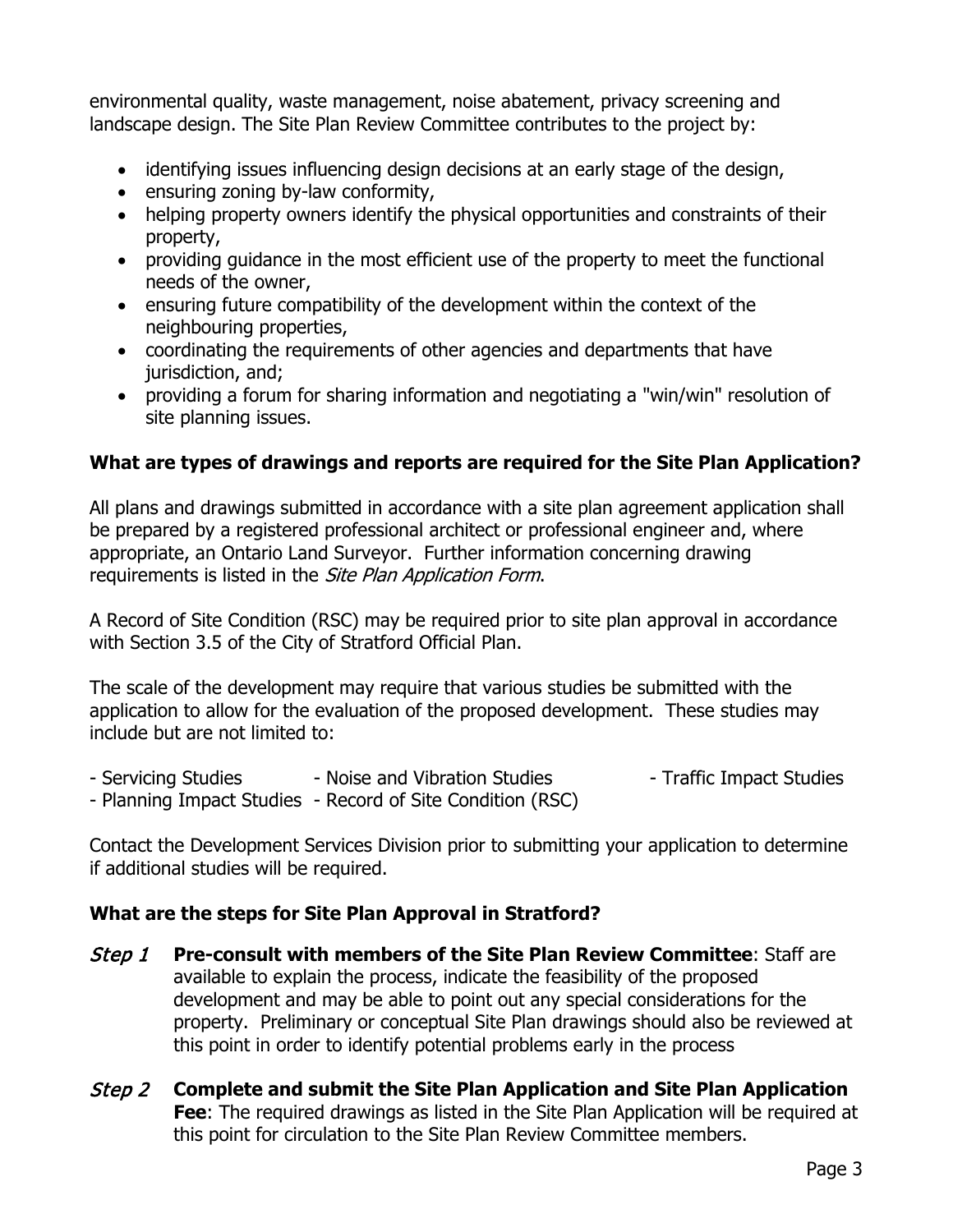**Note**: The Site Plan Review Committee meets at 9:00am in the Falstaff Room, 2nd Floor, 82 Erie Street on the 2nd and 4th Thursdays of every month. Drawings to be reviewed by the Committee must be submitted to the Development Services Division 2-weeks prior to the scheduled meeting in order for them to be circulated and reviewed by the Committee members.

**Site Plan Application Fee**: Call the Development Services Division at 519-271- 0250 X 5345.

- Step 3 **Meet with the Site Plan Review Committee:** Applications are reviewed for compliance with the applicable regulations of the zoning by-law, circulated to the necessary City Departments and outside agencies and scheduled for consideration by the Site Plan Review Committee. Applicants are invited to attend and participate in the Site Plan Review Committee meeting. The outcome of the meeting includes feedback and a list of requirements/revisions needed for the Committee to recommend approval. These requirements/revisions are specific to each property and may include items such as a tree preservation report, an environmental audit, traffic study, dedication of land for road widening, stormwater management plans, noise impact analysis, shared driveways with abutting properties and special screening requirements.
- Step 3 **Make any Required Revisions to the Site Plan Information:** The applicant finalizes the site layout plan (including any revisions requested by the Site Plan Review Committee) and completes the list of requirements set out by the Group. This includes a detailed landscape design and site-engineering design based on the finalized site layout plan. City staff reviews the completed information and any required revisions to this information are provided to the applicant for further submission.

Final approval of the site plan will require the applicant to enter into a Site Plan Agreement with the City of Stratford. Prior to drafting of the site plan agreement, the applicant is required to submit a current property identifier

### Step 5 **Finalize the Approval:**

As per the Site Plan Agreement, the applicant is required to complete and submit the Site Plan Application Itemized Cost Estimate Form. This form will be reviewed by the City to determine if the cost estimate is accurate. The applicant will then be required to provide securities to the City in the amount of 50% of the total shown on the Itemized Cost Estimate Form. If the applicant provides the City with a letter of credit for the securities, the letter of credit must include an automatic renewal clause.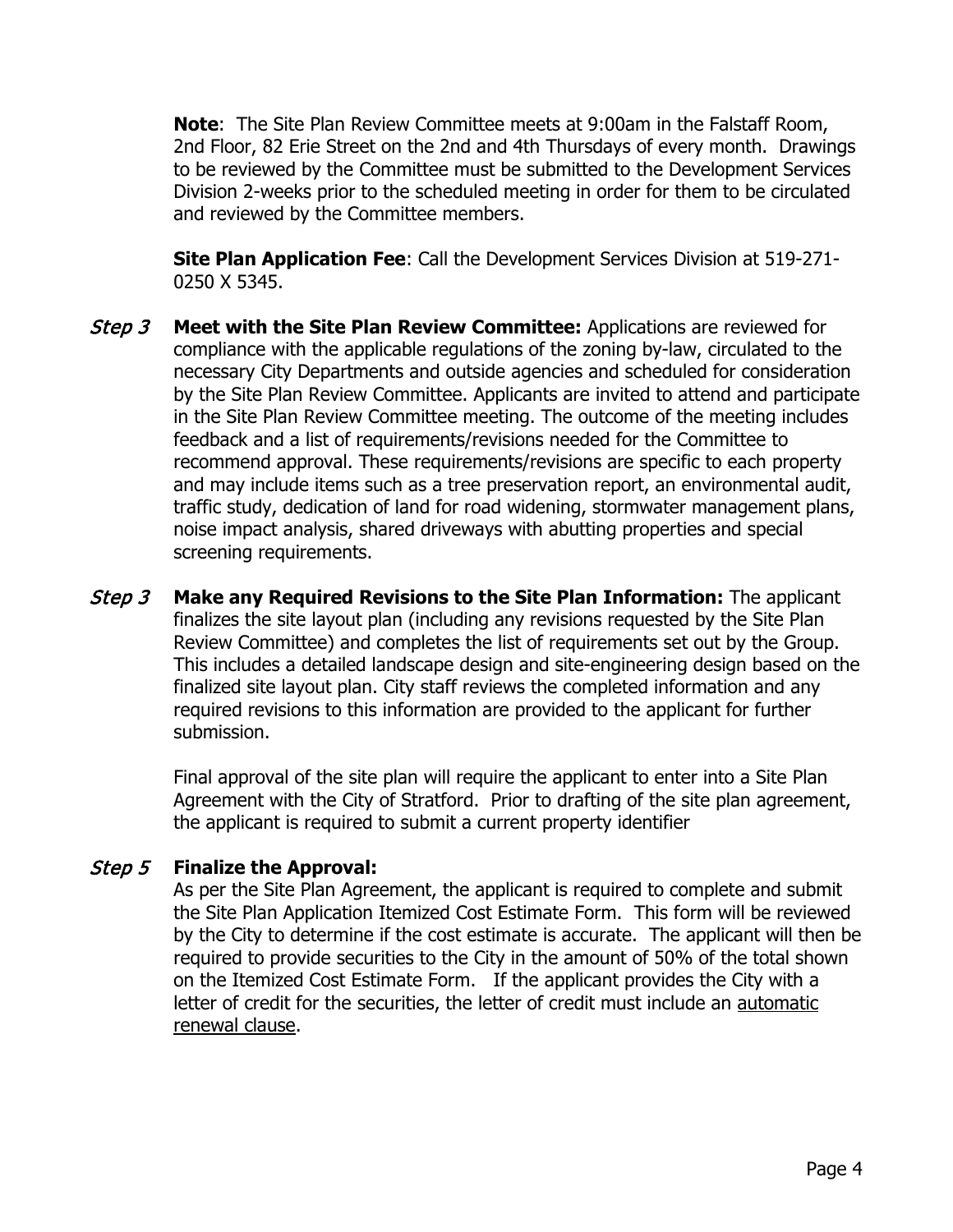After the required revisions have been made and the Development Services Division has been provided with the appropriate securities and a signed site plan agreement, the Site Plan Review Committee recommends the site plan for final approval.

#### **How long does it take to complete an approval?**

Depending upon the scale, complexity and information requirements of an application, the approval process may be completed in 4-8 weeks.

- Note: Key components to how quickly an application is processed are the applicant's ability to meet drawing submission deadlines and the speed at which revisions can be made.
- Note: When development is proposed on or adjacent to a property that is known to be, suspected to be, or could potentially be a contaminated site, the owner shall be required to submit a Record of Site Condition as part of the site plan approval process.

### **Is there an appeal process?**

Objections to or the refusal of an application may be appealed to the Ontario Municipal Board only by the applicant.

### **When can I apply for a Building Permit?**

To expedite the process applicants can submit a Building Permit Application congruently with their Site Plan Application. However, the Building Permit will not be issued until the Site Plan Agreement has been approved and registered on title.

### **When will a Building Permit be Issued?**

Once the final site plan approval has been completed the agreement is sent to the Mayor for signing and is then sent to the Land Titles Office for registration on title.

Once the Development Services Division has received notification that the Site Plan Agreement has been registered on title, the building permit may be issued.

### **At what point will the performance security be released?**

Upon the completion of the site development work, the applicant must submit a final as built survey for approval of the Engineering and Public Works Department. City staff will then inspect the property, and determine if all of the conditions of the Site Plan Agreement have been met. Once the final as built survey has been submitted and a final site inspection completed and approved, the Development Services Division will authorize the release of the securities.